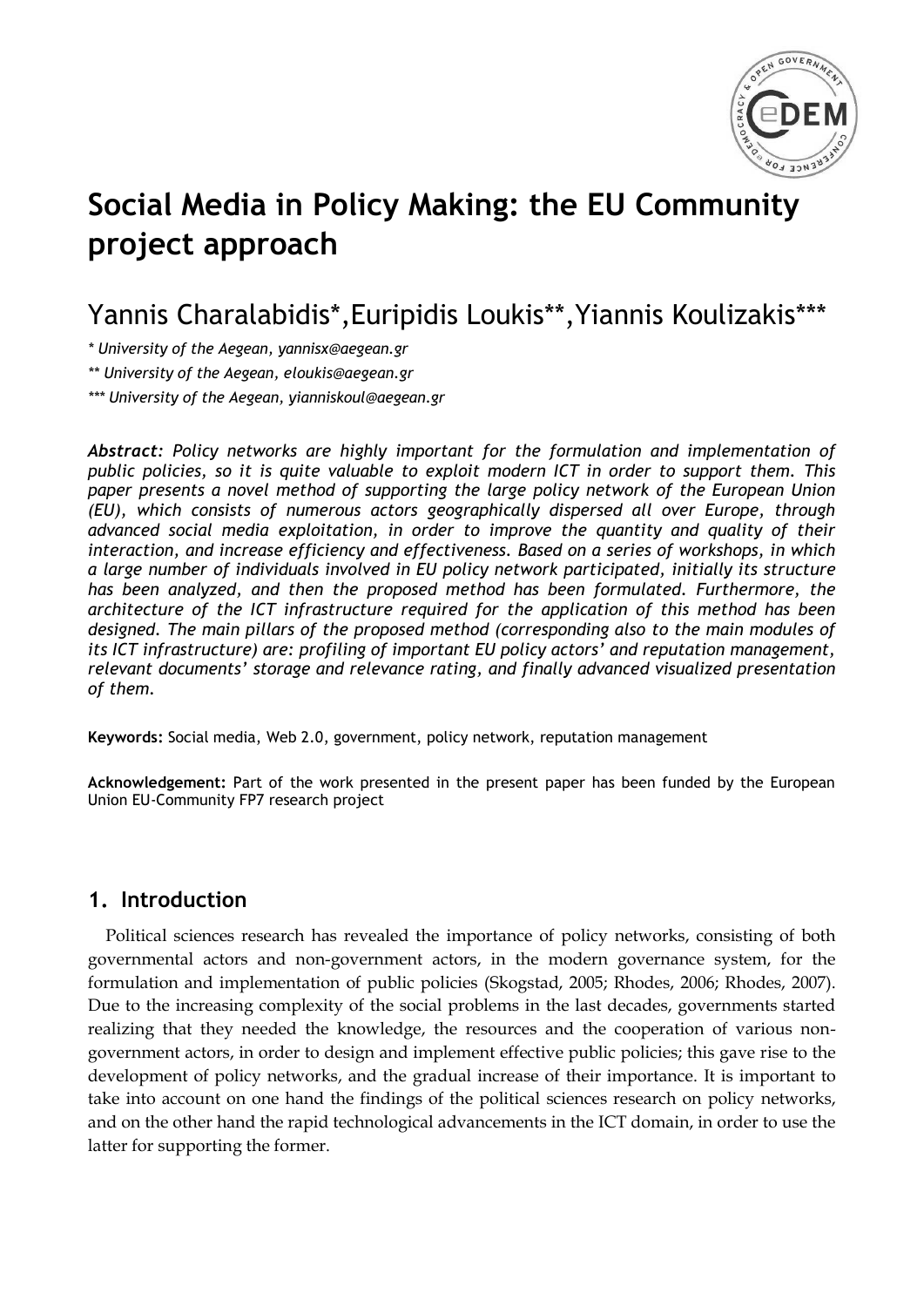Definitely one of the major advancements in the ICT domain has been the emergence and wide penetration of the Web 2.0 social media. Though initially they were exploited mainly by private sector firms, later government agencies started using them for enhancing communication and interaction with citizens, collecting opinions, knowledge and ideas from them, and promoting transparency (Bertot et al., 2012; Bonsón et al., 2012; Chun & Luna Reyes, 2012; Criado et al., 2013). The first government attempts to exploit social media were oriented towards the general public. Their evaluation (Ferro et al., 2013; Loukis et al., 2014; Xenakis et al., 2014) has shown that they can provide valuable insights into the perceptions of the general public concerning important social problems and government activity for addressing them; however, they have also concluded that very often these social media discussions lack quality and depth, and recommended that in order to address this weakness it is necessary to target specific communities having strong interest and good knowledge on the particular topic/policy under discussion.

The research presented in this paper contributes to filling the above research gaps, by developing a novel method of supporting the large policy network of the European Union (EU), which consists of numerous actors geographically dispersed all over Europe, through advanced social media exploitation, in order to improve the quantity and quality of their interaction, and increase efficiency and effectiveness. Parts of the opinions and positions of these actors are publicized through well known knowledgeable persons, recognized as thematic experts, through articles in newspapers and news websites, or postings in discussion fora, blogs or other social media. On these documents our method is focused on, and it will include automated retrieval of them from their initial sources, as well as retrieval of data about their expert authors, and also advanced processing of them; the latter is going to include relevance rating of these documents with respect to various thematic categories, and also credibility ranking of their authors. This will allow the EU Commision and the actors of their policy networks to access the most relevant documents on a topic they are interested in, and also the most credible experts on it, and through them to access knowledge, opinions and positions of other policy network actors. This novel approach can give rise to a new generation of social media exploitation in government, which is more focused on highly knowledgeable policy communities and networks, but can co-exist and be combined with the previous wide public oriented ones, being complementary to them. The research described in this paper has been conducted as part of EU-Community project (http://project. eucommunity. eu/), which is partially funded by EU.

The paper is organized in six sections. In the following section 2 the background of our study is presented, followed by our research methodology in section 3. In the next two sections the first results of our research are outlined: the identified structure of the EU policy community and the basic concepts of the proposed novel approach (in section 4), and the functional and technological architecture of the required supporting ICT platform (in section 5). The final section 6 summarizes the conclusions and proposes future research directions.

## **2. Background**

#### **2.1. Policy Networks**

Extensive research has been conducted in the political sciences domain on policy networks, which has shown their importance in the modern governance system for the formulation and implementation of public policies (Skogstad, 2005; Rhodes, 2006; Rhodes, 2007). Policy networks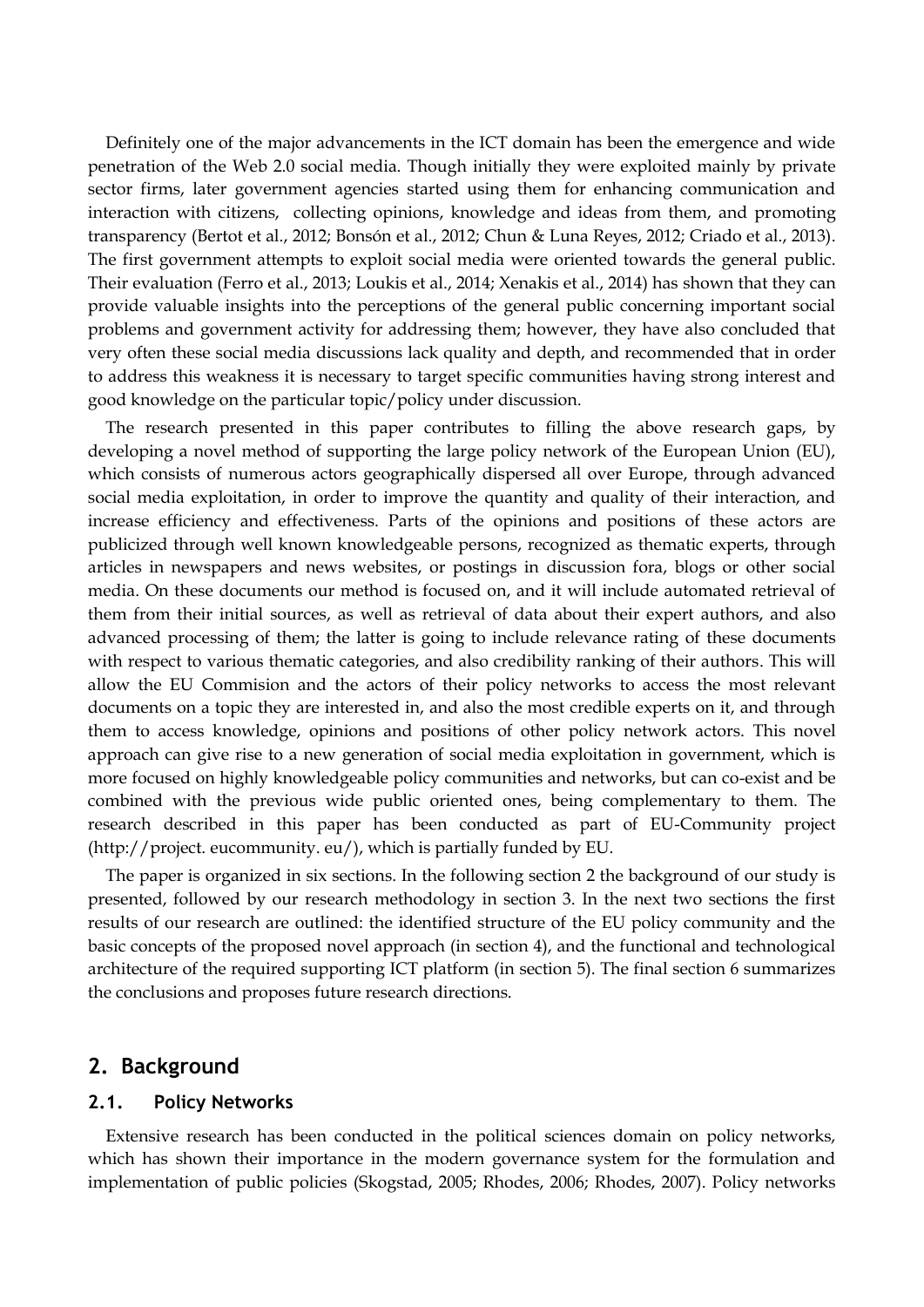are defined as sets of formal and informal institutional linkages between various both governmental actors and non-government actors (such as representatives of industries, professions, labor unions, big businesses and other interest groups, and also knowledgeable experts), structured around shared interests in public policy-making and implementation. They first gained currency and importance in the 1970s and especially the 1980s, when governments expanded their involvement in the society and the economy, so policy making became much more complex and specialized than previously. In this context, governments realized that previous unilateral modes of governance are insufficient, and that they need the resources and cooperation of non-state actors (initially economic actors and later other social actors as well) in order to have predictability and stability in their policy-making environments, and to design and implement effective policies. This trend was strengthened later due to the further increase of the complexity of the big social problems that had to be addressed through public policies, the globalization of the economy, and the emergence of supranational governance institutions, such as the EU (Pfetsch, 1998; Ansell, 2000; Peterson, 2001). In policy networks the non-state actors provide to the state actors on one hand information, knowledge and expertise, and on the other hand support for the formulation and implementation of public policies, and legitimization of them; in return the former have the opportunity to influence public policies (e.g. legislation, allocation of government financial resources) towards directions that are beneficial to them.

There are important differences among policy networks functioning in various countries and sectors with respect to the number and type of participants, the balance of power among them, the distribution of important resources, the density of interaction among participants, the degree of homogeneity in value and beliefs and the functions performed, which impact significantly participants" behavior and policy outcome (Atkinson & Coleman, 1989; Van Waarden, 1992; Marsh & Smith, 2000). This has lead to the development of several policy network typologies. In some of them government agencies are dominant (state directed networks), in some others societal actors have more power (clientele pluralist networks), while there are more "balanced" ones as well, in which there is balance of power between state and economic actors (corporatist networks). Another important characteristic of policy networks is the density of interactions among participants: according to networks that are stable over time and are characterized by dense interactions among network members can foster the development of shared values and beliefs concerning desirable policy objectives and instruments, and also cooperation rules.

Furthermore, policy networks are important mechanisms and facilitators of policy changes in cases of important changes in the external context (e.g. economic, ideological, knowledge, institutional changes) (Atkinson & Coleman, 1992; Marsh & Smith, 2000; Howlett, 2002). Contextual changes are usually sensed by one or more network"s actors, who inject new ideas to the network, which are then transmitted to the other actors; furthermore, very often external context changes lead to changes in policy network"s composition, entry of new actors, and also changes in the levels of influence of the existing actors.

## **2.2. Social Media in Government**

It is gradually recognized that social media have a good potential to drive important and highly beneficial innovations in government agencies, both in the ways they interact with the public outside their boundaries, and in their internal operations and decision making (Criado et al., 2013).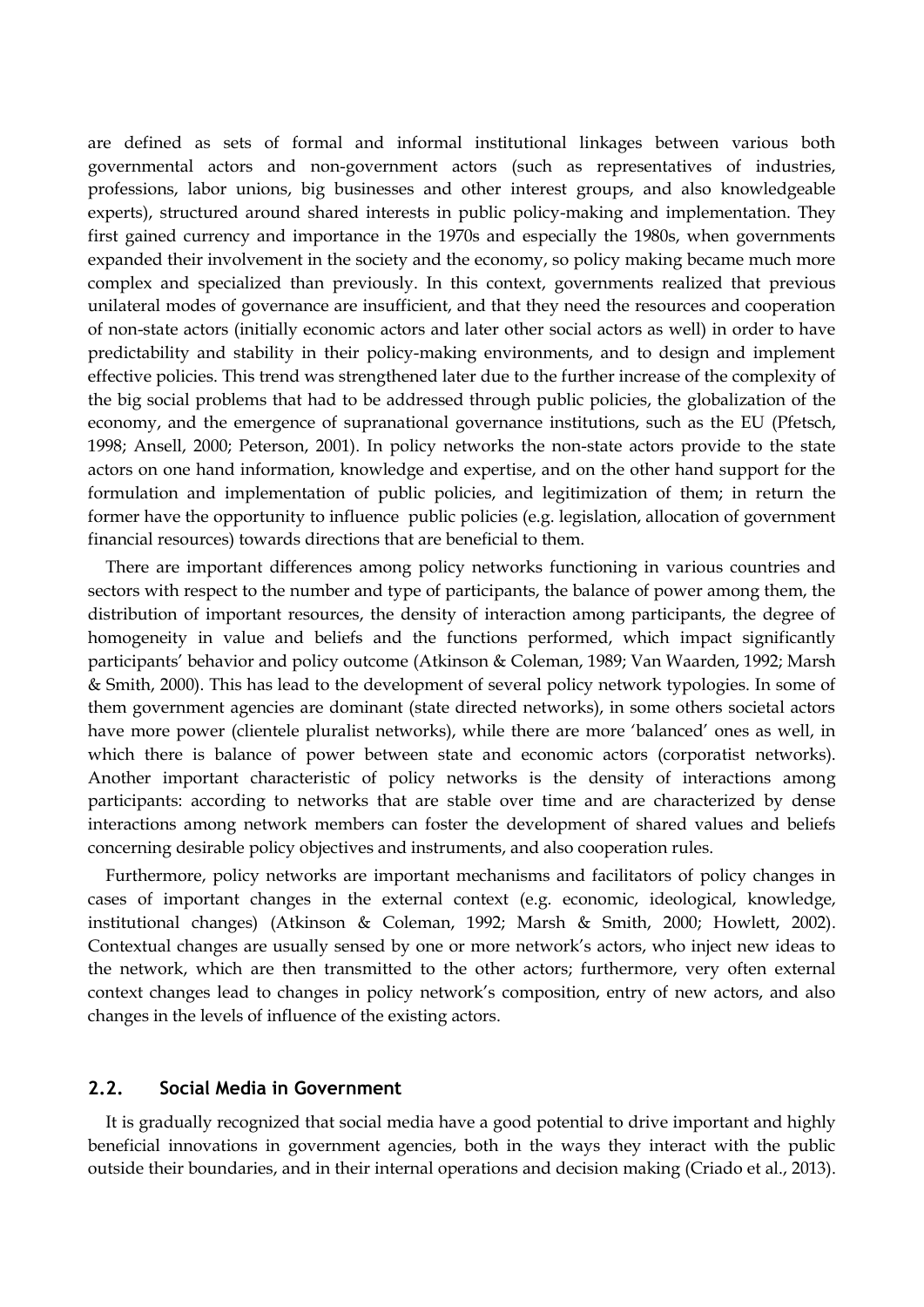They can lead to the creation of new models and paradigms in the public sector (Chun & Luna Reyes, 2012):

- 1. social media-based citizen engagement models,
- 2. social media-based data generation and sharing models, and
- 3. social-media based collaborative government models.

Social media provide to government agencies big opportunities for increasing citizens' participation and engagement in public policy making, promoting transparency and accountability and "crowdsourcing" solutions and innovations (Tapscott, 2009; Bertot et al., 2012; Bonsón et al., 2012; Chun & Luna Reyes, 2012; Criado et al., 2013; Loukis et al., 2014).

Though the history of social media exploitation in government is not long, there has been a rapid evolution in the relevant practices, so that we can distinguish some discrete 'generations' in them. The first generation of social media exploitation in government was based on the manual operation of accounts in some social media, posting relevant content to them (e.g. concerning current and future policies and activities) manually and then reading citizens" interactions with it in order to draw conclusions from them.

It was quickly realized that this approach was inefficient, and this gave rise to the development of a second generation of social media exploitation in government, which is characterized by higher level of automation of the above tasks, taking advantage of the extensive and continuously evolving API that social media increasingly provide (Charalabidis and Loukis, 2012; Fero et al., 2013). In particular, the main characteristics of this second generation are the automated posting of policy related content in multiple accounts of the government agency in various social media, and then the automated retrieval of various types of citizens" interactions with this content (such as number of views, likes and retransmissions, comments, etc.); finally sophisticated processing of these interactions is conducted in order to support drawing conclusions from them.

Furthermore, a third generation of social media exploitation by government is under development, in which government agencies go beyond their social media accounts (Wandhöfer et al., 2012; Bekkers et al., 2013; Charalabidis et al., 2014). In particular, they retrieve the extensive public policy related content created by citizens freely (without any government initiation, stimulation or moderation) in numerous social media sources (e.g. political blogs and microblogs, news sites, etc.), in a fully automated manner (using their API). Then they proceed to advanced linguistic processing of this content, in order to extract needs, issues, opinions, proposals and argumentsraised by citizens on a particular domain of government activity or policy of interest.

The above three generations of social media exploitation by government share a common characteristic: they were oriented towards the general public. The first evaluations of them have shown that they can provide useful information concerning the perceptions of the general public concerning advantages and disadvantages of existing government policies, and also important issues and problems, and also some "high-level" solution directions proposed by citizens. This information is definitely useful for the design of public policies taking into account the perceptions and opinions of the general public. However very often it is at a too high level and lacks depth, quality and elaboration (Ferro et al., 2013; Loukis et al., 2014; Xenakis et al., 2014). Therefore it is recommended that in order to address this weakness it is necessary to target specific communities that have strong interest and good knowledge on the particular topic/policy under discussion. Furthermore, both government agencies' staff and politicians' assistants who participated in the above evaluations mentioned that for all the policy related opinions and proposals posted in social media important for them is not only the content but also the author as well: more important for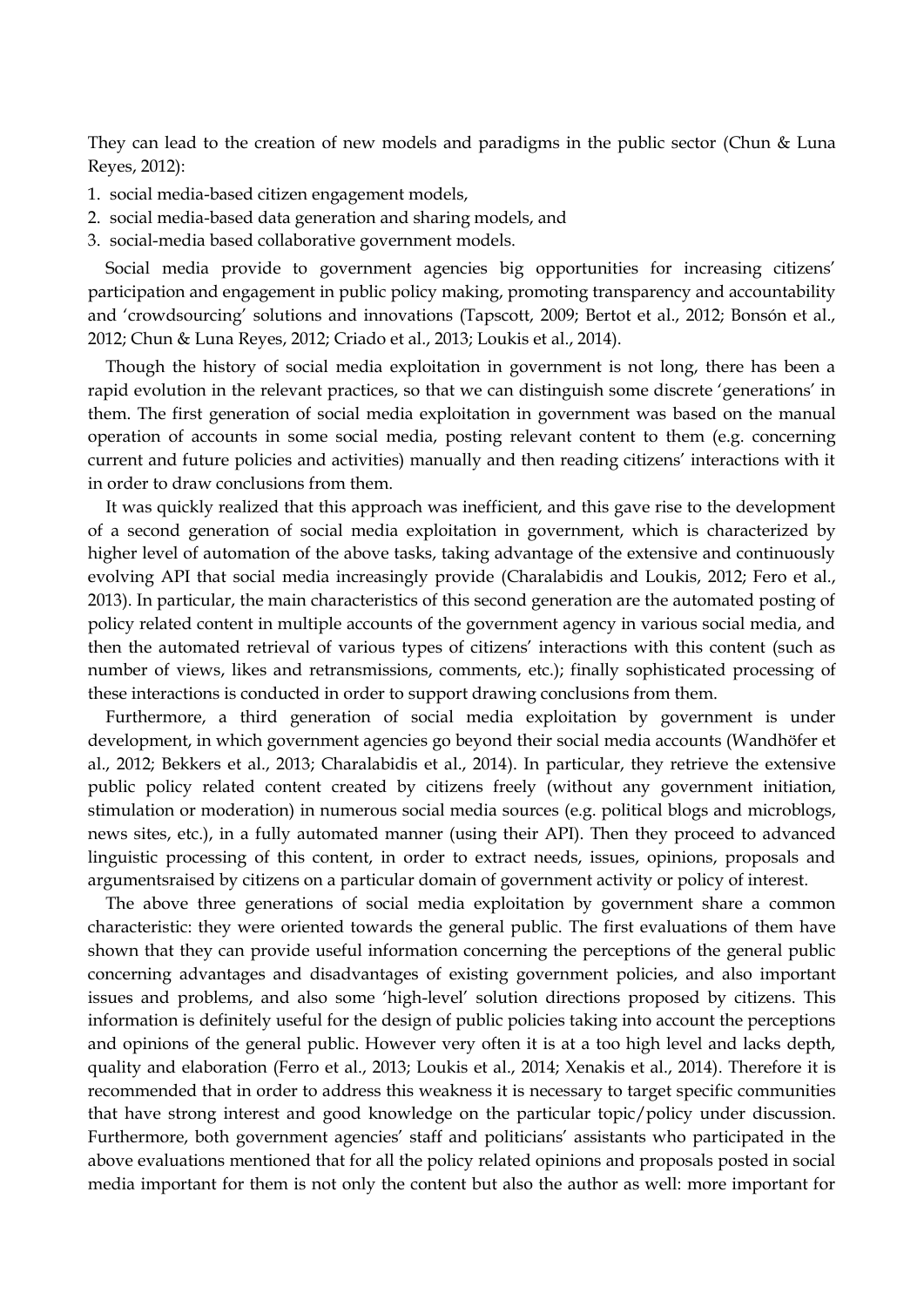them are opinions and proposals coming from widely recognized experts (e.g. university professors, researchers, even specialized journalists) or representatives of some social groups (e.g. elected officials industry federations or labor unions).

## **3. Research methodology**

In order to gain a better understanding of the structure of the policy network of EU, formulate the proposed method of supporting it through social media exploitation, and collect users' requirements from its ICT infrastructure, thirteen workshops were organized as part of the preparation and the implementation of the abovementioned EU-Community project. The EurActiv.Com (a leading EU policy online media network (www.euractiv.com), which participates as partner in this project) and the FondationEurActivPolitech (a public service foundation having as main mission"to bring together individuals and organizations seeking to shape European Union policies, also partner of this project" (www.euractiv.com/fondation)) were the organizers of these workshops. The participants were various representatives of important EU policy stakeholders (such as industry federations), members of the advisory boards of EurActiv.Com and FondationEurActivPolitech, thematic experts in several EU policies (such as the renewable energy policies), policy analysts, registered users of EurActiv.Com portals; also permanent staff of various hierarchical levels from the European Commission, including the Director-General of European Commission DG Connect.

The first five workshops aimed mainly to gain a better understanding of the structure of EU policy network, and also to formulate and elaborate the proposed method. The next five workshops had as main objective to elicit and collect users" requirements from a ICT infrastructure supporting the exchange of knowledge, opinions and posistions among the actors of EU policy network. The final three workshops aimed to validate and elaborate the findings of the previous ones; also their participants filled a questionnaire concerning the EU policy related tasks they needed support for. The large experience of EurActiv.Com and FondationEurActivPolitech in EU public policies formulation through extensive consultation with stakeholders (who very often publish stakeholders" position documents on various EU thematic policies in the portals of EurActiv.Com) was very useful for the successful execution of the above tasks.

## **4. The proposed method**

The first finding of our analysis was that the EU, due to the big number of its involvement and intervention domains, the complexity and at the same time the importance of its policies, which concern its 27 member states (being quite heterogeneous in terms of economic development, political traditions, culture, etc.), has a large policy network. It consists mainly of three groups: decision makers (high level employees of the European Commission, the European Parliament, the Council, and other EU institutions), influencers (representatives of EU industry federations, nongovernmental organizations (NGOs), multinational corporations and many "think tanks") and policy analysts (journalists of many international media organizations that are specialized and highly knowledgeable in EU policies and operation, and high level employees of specializedBrussels-based consultancy firms having expertise in the EU policy processes). Part of the information, opinions and positions exchange among them takes place through articles in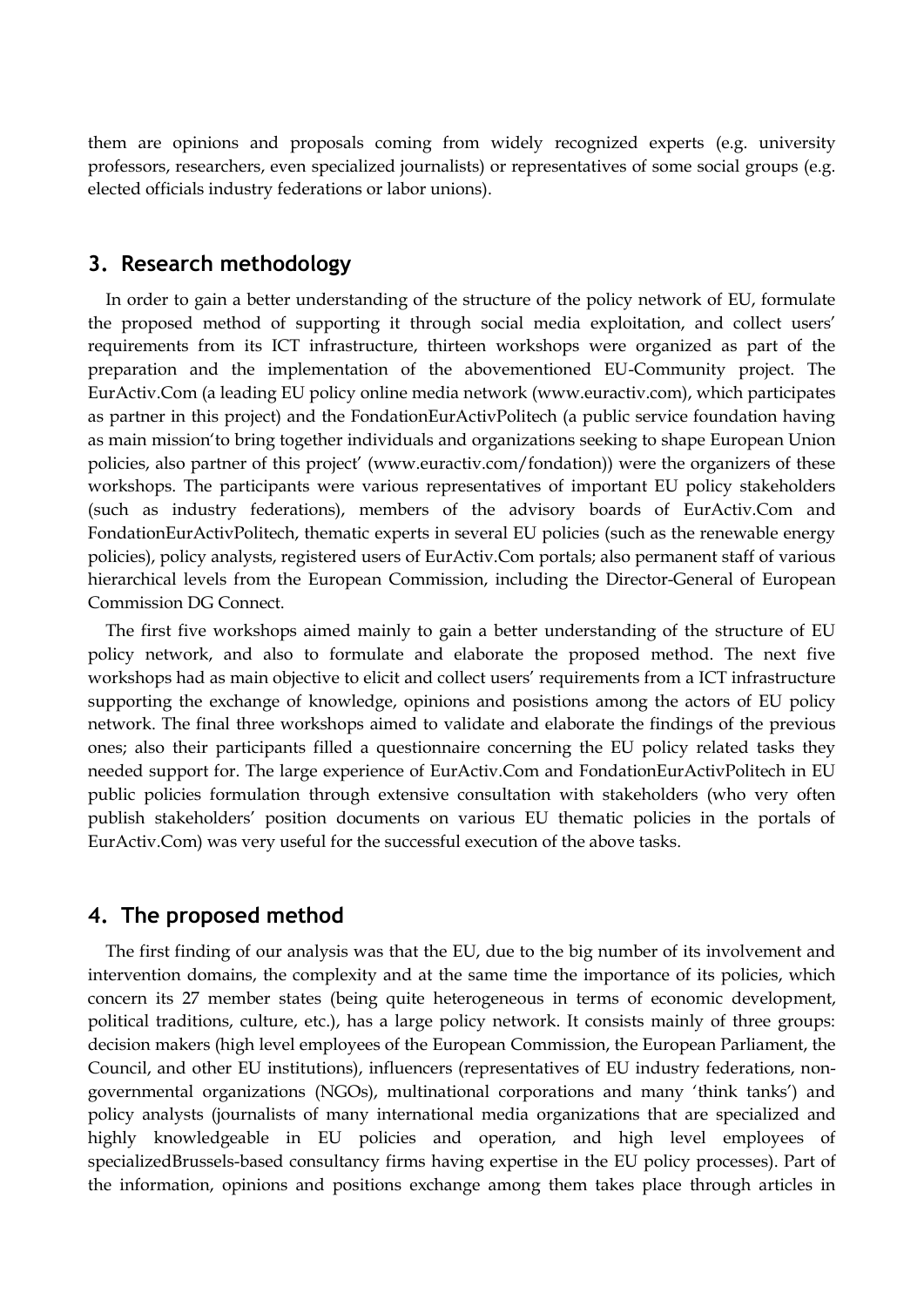newspapers and news websites, or postings in discussion fora, blogs or other social media, authored by well known highly knowledgeable persons who "represent" (officially or inofficially) network actors, while a more confidential part is exchanged through face-to-face meetings, or personal e-mail exchange. The proposed method aims to support the former part of information, opinions and positions excahnge among the large EU policy network through advanced exploitation of ICT; however, in order to avoid "information overload" problems we adopt a "selective" approach (with respect to the material presented by the supporting ICT infrastructure).

In particular, based on the conclusions of the evaluations of existing approaches to social media exploitation in government (see section 2.2), the previous research on policy networks (see section 2.1), and also the above analysis of the needs of the EU policy stakeholders (identified using the methodology described in the previous section), we developed a novel method of social media exploitation by government agencies for supporting their policy networks. It focuses on supporting the above extensive policy community of the EU, however it has a wider applicability for any type of government agency. The above needs" analysis revealed that EU policy stakeholders need to be better informed on the most knowledgeable and credible people, and also the most relevant documents on a specific policy related topic they are interested in; also, they need to associate the latter with the various stages of the EU policy processes. Therefore the main characteristics of the proposed method are:

- 1. it provides support not only to the EU decision makers on policy formulation and implementation issues, but also to the other groups of the EU policy network as well, such as the various types of influencers and policy analysts, enabling the efficient exchange of information, knowledge and expertise, and alsoof opinions, positions and proposals, in order to improve their capacity to participate in and contribute to the EU policy processes,
- 2. it adopts a "selective" approach, focusing on the most knowledgeable and credible people on each topic we are interested in, by using advanced reputation management methods (Li et al., 2009) (see following section 5 for more details),
- 3. and also focusing on the most relevant documents (such as web pages, blog posts, social media content, online comments, word/pdf documents, collected from various external sources) on each topic we are interested in, using documents' curation/relevance assessment methods (see following section 5 for more details).

An overview of the proposed method is shown below in Figure 11. We remark that it consists of three main processes: the first two of them crawl at regular time intervals the most relevant external sources of EU policies knowledgeable and credible people, and also of relevant documents of various types, update the corresponding databases of our ICT infrastructure, and also assess their reputation/credibility of the former and the relevance of the latter. These databases are used by the third process, which processes users' queries (e.g. concerning the most reputable/credible people or the most relevant documents on a specific topic) and presents the results, making use of visualization techniques (Keim et al., 2010).

<sup>1</sup>EU COMMUNITY Description of work (2014). http://project.eucommunity.eu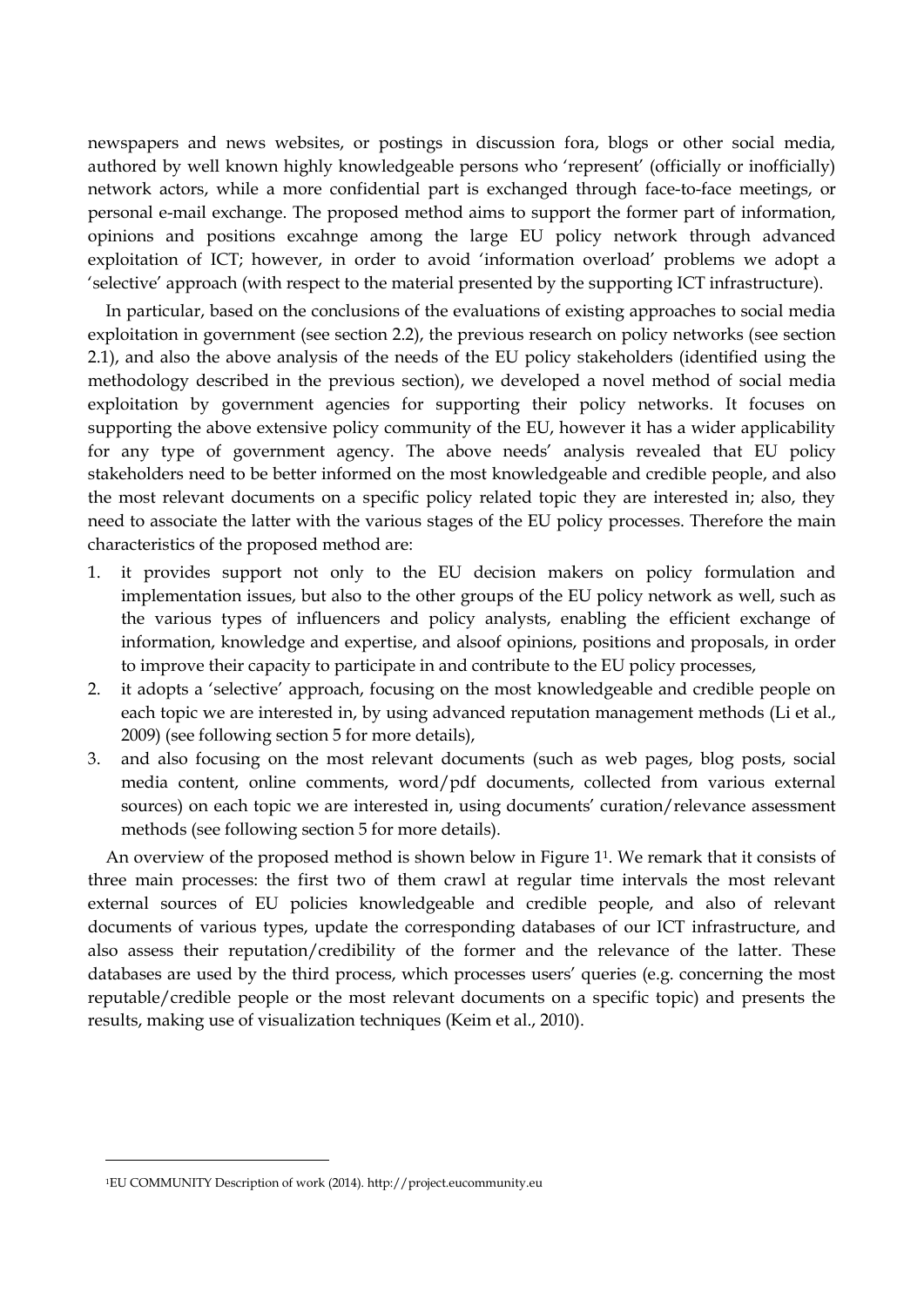

**Figure 1: Overview of the proposed method of social media exploitation by government agencies for supporting their policy networks**

## **5. ICT platform architecture**

An ICT platform has been designed in order to serve as a technological infrastructure for the application of the above method, and its functional architecture is shown in Figure 2. It consists of three main modules, named as EurActory, CurActory and PolicyLine, which correspond to the abovementioned three main processes.

The first "EurActory" module crawls at regular time intervals various external sources of profiles of people with high levels of knowledge, expertise and credibility in one or more EU policies, such as the databases of EurActiv.Com, various professional registers, social media profiles, etc., and updates the corresponding EurActory database of knowledgeable and credible peopleon EU policies; also, the capability of self-registration of people who believe that they have good knowledge of one or more EU policies is provided as well. Furthermore this component will perform credibility ranking of these people, based on the following criteria <sup>2</sup> (each of them having a specific weight):

• Self-evaluation: direct user input.

- Peers rating: based on a survey sent to most influencial users.
- Participation as speaker in important events on EU policies: through events' programs uploading, and speakers" names recognized and credited
- Organisation reputation: google ranking of he/she is affiliated with
- Position ranking (e.g. see EC Org Charts IDEA): based on scale of hierarchy
- Document assessment: results of authored documents' assessment by their readers
- Proximity trust: level of connection in social media
- Past reputation levels: taking into account reputation in previous months (its stability means credibility).

<sup>2</sup>EU COMMUNITY Description of work (2014). http://project.eucommunity.eu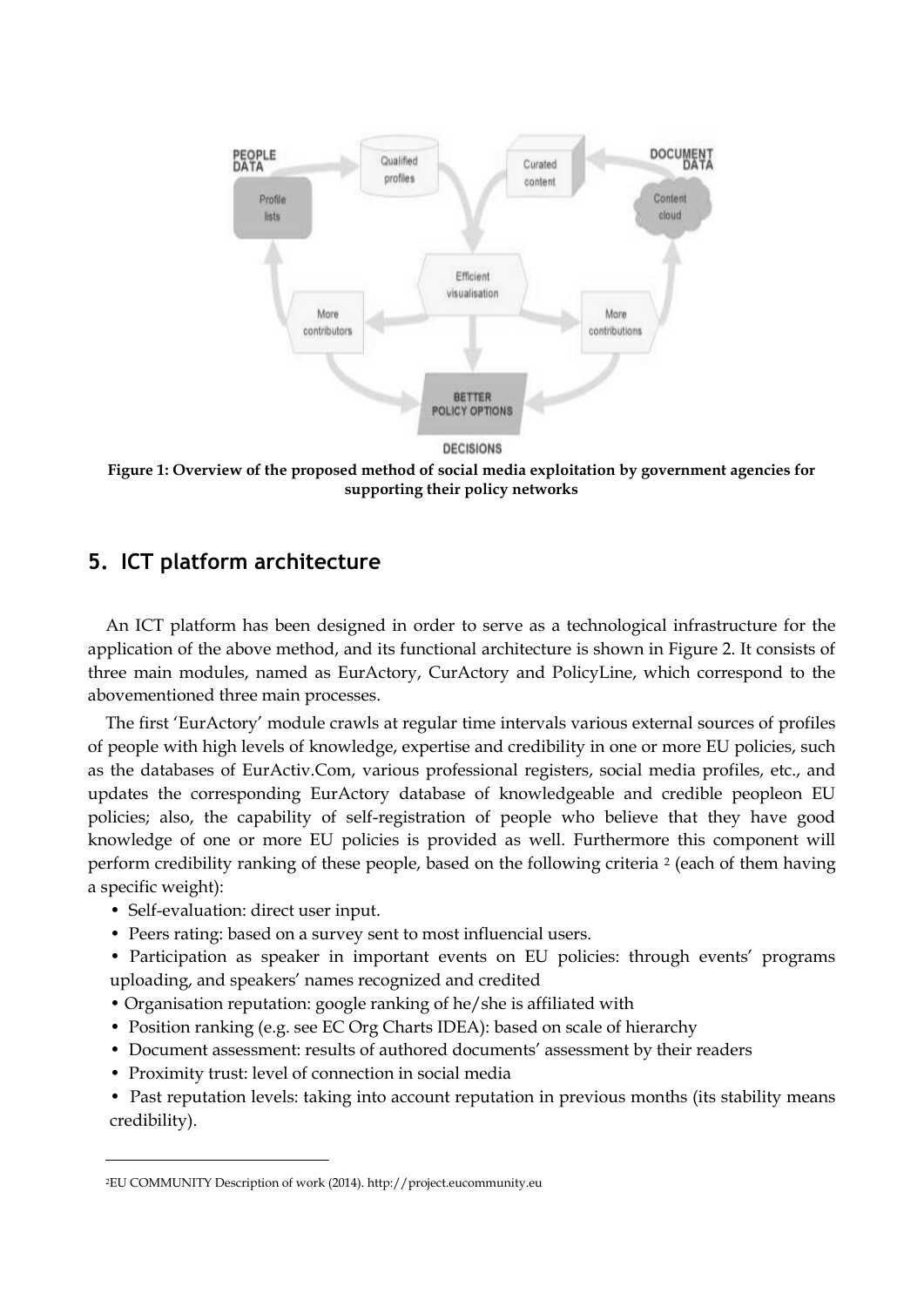

**Figure 2: ICT Platform functional architecture**

The second "CurActory" module crawls at regular time intervals various external sources of documents related to EU policies, such as websites of EU institutions (e.g. European Commission), relevant media (such as EurActiv, European Voice, EU Observer) and various EU policy stakeholders' websites, and also social media accounts where relevant positions and opinions are published, and updates the corresponding CurActory documents database. Also, the capability of manually adding a document relevant to an EU policy/subpolicy is provided as well. These documents (with the widest meaning of this term including web pages, blog posts, social media content, online comments, word/pdf documents, etc.) are first related to the most relevant policy topic and subtopics (one document may match more than one subtopic), and then linked to one or more authors in the EurActory people database. Next, for each document its relevance is rated with respect to the above policy topic/subtopic (as one document may match more than one subtopic, it may as well get more than one rating, depending on the subtopic it is considered for). The criteria for this relevance assessment are:

- Author: his/her credibility ranking for the specific topic/subtopic.
- Social Media: is it engaging on social media?
- Quality: is it accurate? Or even valuable?
- Relevance: is it relevant to the topic? Or even timely?
- -Endorsement: do you agree on the issues? Or even the solutions proposed?

(the last three criteria are rated by the readers, in a rating pop up window).

The third "PolicyLine" module uses the databases of the other two components in order to enable a user to enter a specific policy related topic/subtopic and search for:

- 1. people with high levels of knowledge and credibility on it the result will be the top ones in credibility ranking - or
- 2. for relevant documents the result will be the documents with the highest relevance assessent in a PolicyLinevisualization form, which is shown in Figure 3, and includes four columns: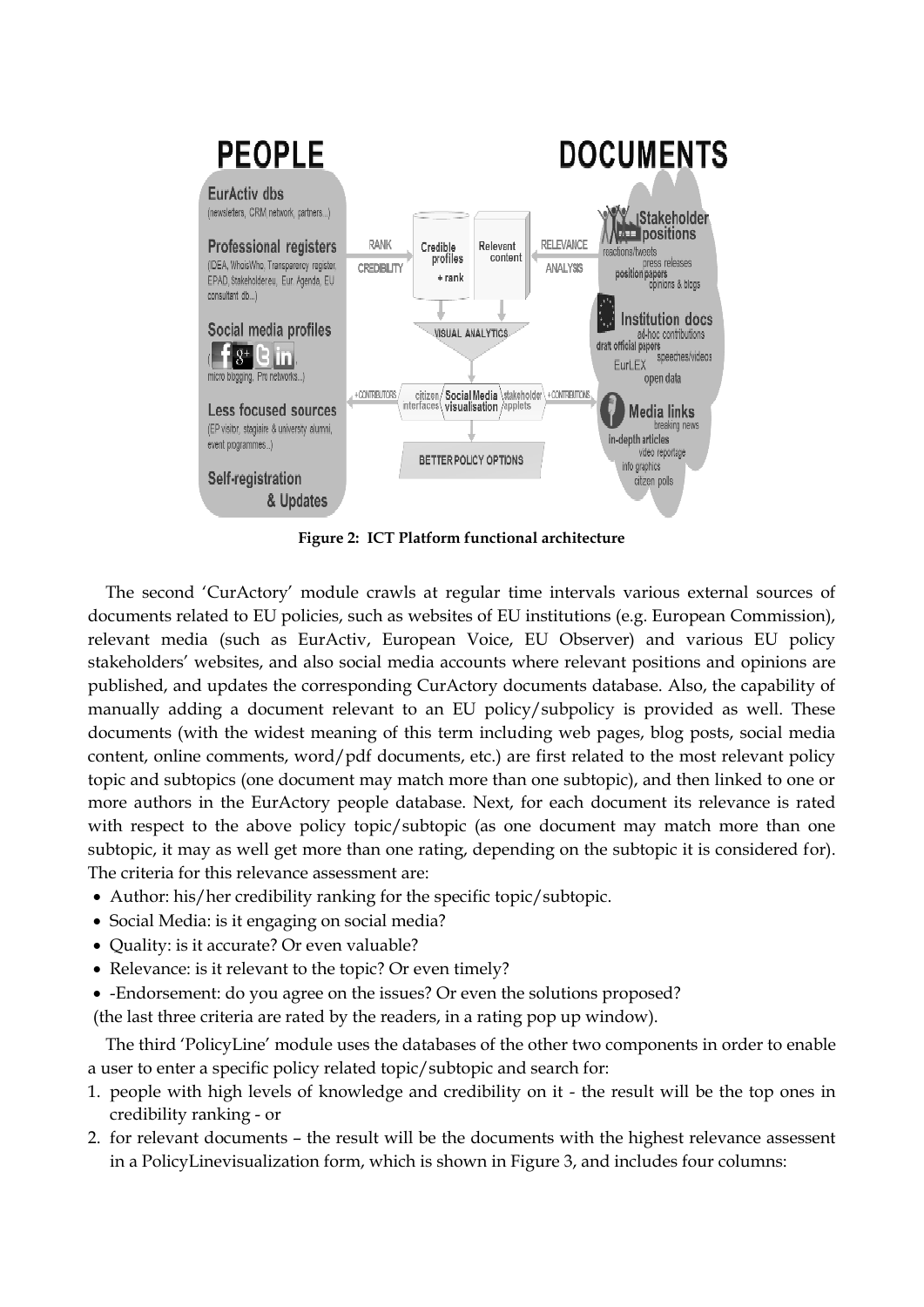- 1. In the right column it is shown in which of the stages of the EU policy process (public debate, policy debate, draft, debate, decision, implementation, review) the particular topic/subtopic is.
- 2. In the central column (second from the left) there are links to various categories of official relevant documents from EU Institutions (e.g. white papers, green papers, Commission drafts, amendments, etc.)
- 3. In the left column left there are links to various stakeholder positions documents (e.g. from industry federations, NGOs, etc) related to the relevant official documents)
- 4. In the second column from the right there are links to relevant media analysis documents from EurActiv and other media, which are related to the relevant official documents.



**Figure 3: PolicyLine Visualization of documents relevant to a specific topic/subtopic**

Based on the above functional architecture of the ICT infrastructure of the proposed method, we proceeded to the design of its technological architecture, which is shown in Figure 4. It includes the following components3:

- EurActory: it will include a profile directory of leading experts on EU policies including decision-makers, influencers and analysts.
- Reputation Management Component: it will calculate and maintain the credibility scores of the above individuals.
- Crawlers" Component: it will crawl both targeted sources (Europa Who-Is-Who directory, the Europa EU Green Papers directory, blogs and news sites with a special interest in EU policy matters etc.) as well as social media (Twitter and LinkedIn) in order to gather and make available to the platform information about people and documents related with the policymaking processes in the EU.
- Opinion Mining Component: it will not just perform a simple analysis to characterize a

<sup>&</sup>lt;sup>3</sup>EU COMMUNITY Deliverable 6.1 (2014), "Platform Architecture Design". [http://project.eucommunity.eu](http://project.eucommunity.eu/)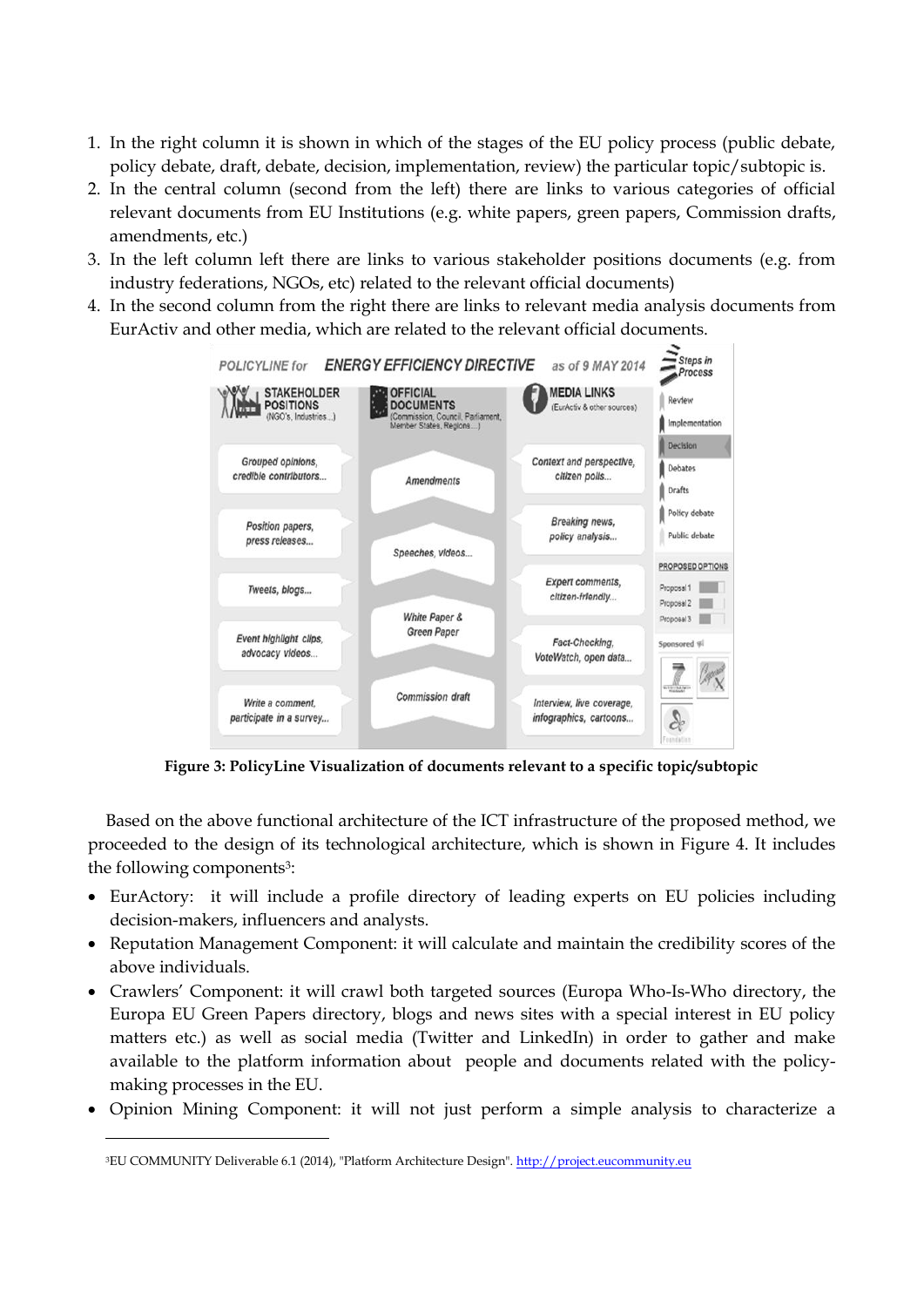document as "positive" or "negative"; additionally it will perform feature based opinion mining and emotional opinion mining in order to determine emotional states like "angry" "sad" and "happy". It will also include a "troll" detection filter which will reveal user who repeatedly propagates an opinion.

- Policy Modelling/Impact Assesment Component: it will allow the creation and storage in the common database of a topic ontology (set of terms) for a topic under discussion in the EU community platform. The component will also allow the creation of models to simulate, assess and forecast the impact of alternative policy options, based on the public/expert opinion.
- Visualization Component: it will provide an intuitive access to the data crawled, processed, and analyzed by the other technical components. It will consist of three submodules. One for visual analysis of data related to EurActory (persons), one for data related to CurActory (documents), and one integrated component connecting aspects from both data sets.
- Policyline: it will be a web application featuring visualisation per policy topic of key documents from influencers, decision makers and analysts plus status of the policy process and gathered opinions emerging. It is an integrated tool combining outputs from the Visualization, Policy Modelling and Opinion Mining components.
- Orchestration Component: it will perform the communications between all the components and the database, being based on a services oriented architecture (SOA).



**Figure 4: ICT Platform technological architecture**

The above components will be organized in a multiple layers  $4$  (Figure 5), which will allow the separation of the user level (client layer), the level of presentation (presentation logic layer), the

<sup>4</sup>EU COMMUNITY Deliverable 6.1 (2014), "Platform Architecture Design". [http://project.eucommunity.eu](http://project.eucommunity.eu/)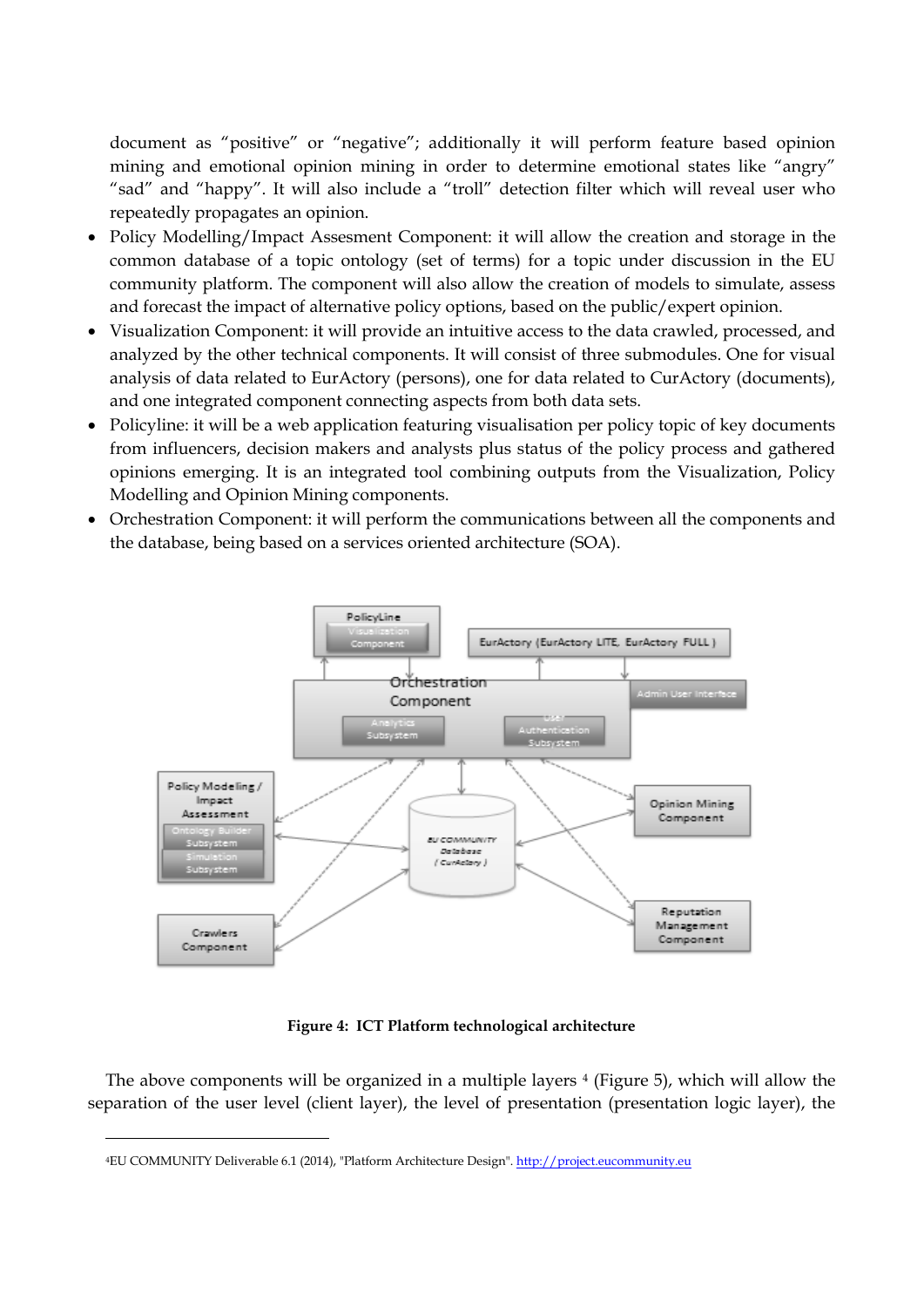level business logic (business logic layer) and the level of data storage (data storage layer). In particular:

1. The user level (client layer) will be responsible for the communication with the users. The data are being processed by the presentation layer, and displayed in the user interface. The user level consists of different communication channels for different devices. EurActory is part of the client layer.

2. The presentation layer processes users" data and is responsible for the communication of the user interface with the actual application. The presentation layer also contains all communication patterns and triggers the individual components of the lower layer.

3. The level of business logic (business logic layer) performs application logic regardless of presentation and process data coming from the lower level of data storage. All of the individual components mentioned above (with the only exception of the EurActory) belong to this layer.

4. The level of data storage (CurActory) is responsible for the storage of data. The interoperability interface (backend) is responsible for interfacing and data exchange with functional systems, other databases and applications.



**Figure 5: Multiple layers' organization of the ICT Platform**

The separation of business logic and data storage layers leads to systems independent of the type and manufacturer of the database. The separation of the levels of presentation and business logic provides an optimal technical solution to multiple presentation modes, such as different types of browser or on mobile devices, such as tablets. This separation also allows the application to be upgraded and reuse parts at low cost. Also, this separation enables us to distribute application load (load balancing) to different servers, where one server may be responsible for the presentation of the application and the others for the business logic. Finally, different users may generate different presentations of the same application, so it is necessary to separate theclient layer from the presentation layer (e.g. EurActory LITE and EurActory FULL are examples of different presentations of the same application).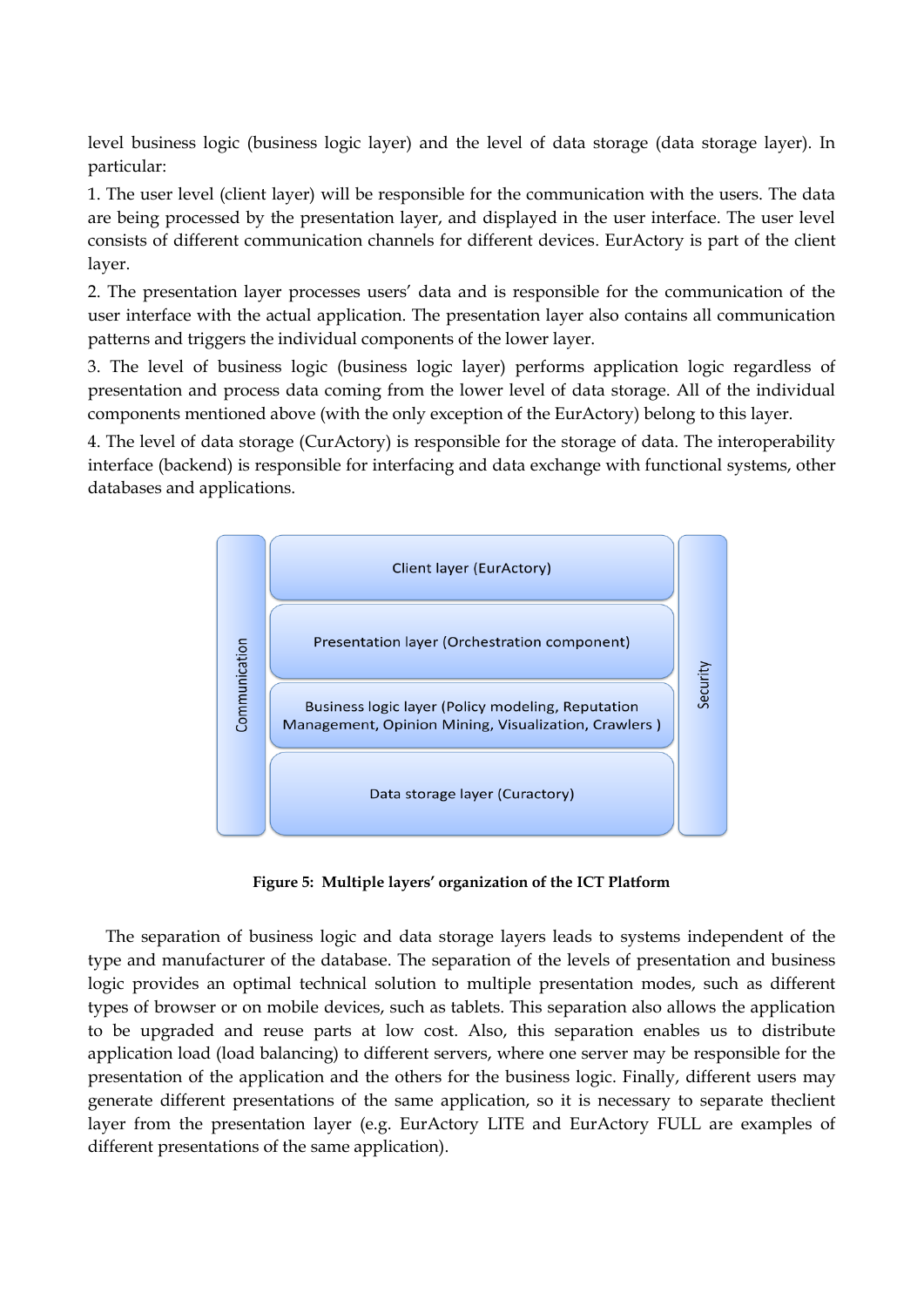## **6. Conclusions**

In the previous sections of this paper, interdisciplinary research that has been conducted in order to develop a novel method of social media exploitation in government has been presented, which is oriented towards supporting policy networks. Its theoretical foundation is the extensive research conducted in the political sciences domain concerning policy networks, their importance for modern policy making, and their operation. Based on the conclusions of evaluations of the previous generations of social media exploitation in government, on the analysis of the needs of the EU policy stakeholders, and on the above theoretical foundation, a novel method of social media exploitation for supporting the extensive policy community of the EU has been developed, which however has a much wider applicability for any type of government agency. Also, the functional and technological architecture of the required ICT platform for the application of this method has been designed. The proposed method can lead to a new generation of social media exploitation in government, which is more focused on highly knowledgeable policy communities and networks.

This new generation of social media generation in government (focusing on policy networks) does not aim to replace the previous generations (focusing on the general public), but to co-exist with them and complement them. This is absolutely necessary since for the design and implementation of effective and balanced public policies it is necessary to take into account both the general public and the policy network (if the latter have too strong influence, and the former much weaker influence, then public policies will not be balanced).

Further research is in progress as part of the abovementioned EU-Community project, which is going to evaluate the proposed approach in three pilot applications, which will concern important EU policies:

- Renewable energy (this policy aims to develop sustainable greener alternatives to fossil fuels).
- Innovation strategy (it aims to recover from the crisis through youth- and innovation-oriented growth policies).
- Future of Europe (prepare steps and Treaty options to enable multiple-tiered EU).

These will allow us to assess the value of this approach to the various EU policy stakeholders and policy networks along various dimensions (based on previous research on policy networks – see section 2.1):

- to what extent it assists the EU institutions in collecting high quality opinions, proposals and knowledge from their policy networks ?
- to what extent the EU policy stakeholders are assisted in collecting opinions, proposals and knowledge on topics they are interested in, and also in promoting their own ?
- and in general to what extent it supports policy networks ?
- to what extent it is useful for sensing changes in their external context, and for designing and implementing the required policy changes ?
- does it increase the quantity and quality of interactions among their actors ?
- does it improve their adaptability to context changes (i.e. facilitates changes in their composition as a response to changes in their external context) ?
- does it improve the efficiency and effectiveness of EU policy processes?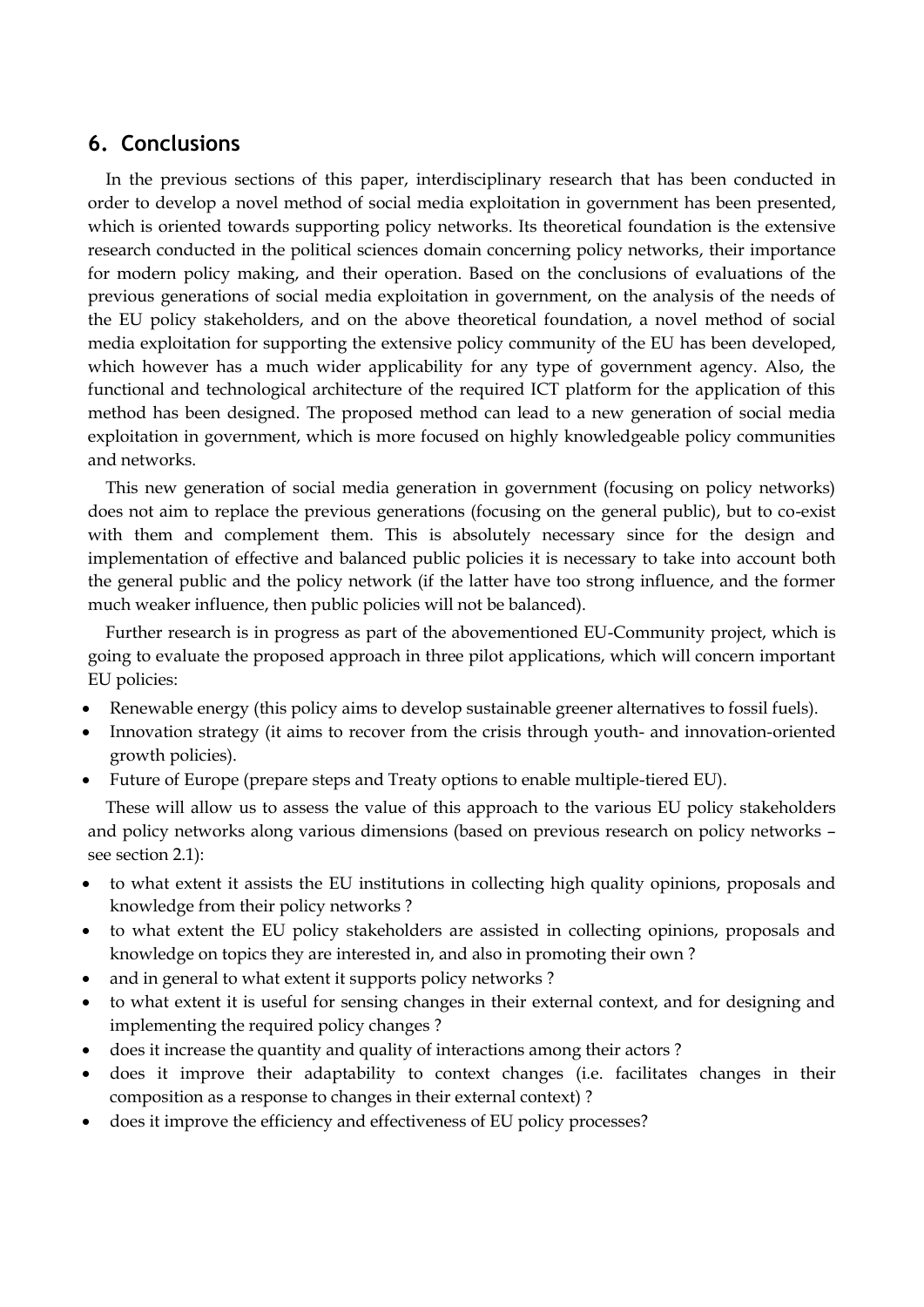## **7. References and Quotations in the Text**

#### **References**

- Ansell, C. (2000). The Networked Polity: Regional Development in Western Europe. Governance, 13, 3, 303- 333.
- Atkinson, M. and Coleman, W. (1989). Strong States and Weak States: Sectoral Policy Networks in Advanced Capitalist Economies. British Journal of Political Science, 19, 47-67.
- Atkinson, M. and Coleman, W. (1992). Policy Networks, Policy Communities and the Problems of Governance, Governance, 5, 2, 154-180.
- Bekkers, V., Edwards, A. and de Kool, D. (2013). Social media monitoring: Responsive governance in the shadow of surveillance? Government Information Quarterly, 30, 4, 335–342.
- Bertot, J. C., Jaeger, P. T. and Grimes J. M. (2012). Promoting transparency and accountability through ICTs, social media, and collaborative e-government. Transforming Government: People, Processand Policy, 6(1), 78 – 91.
- Bonsón, E., Torres, L., Royo, S. and Flores, F. (2012). Local e-government 2.0: Social media and corporate transparency in municipalities. Government Information Quarterly, 29, 123–132.
- Charalabidis, Y. and Loukis, E. (2012). Participative Public Policy Making Through Multiple Social Media Platforms Utilization.International Journal of Electronic Government Research, 8, 3, 78-97.
- Charalabidis, Y., Loukis, E., Androutsopoulou, A., Karkaletsis, V., Triantafillou, A. (2014). Passive Crowdsourcing in Government Using Social Media. Transforming Government: People, Process and Policy, 8, 2.
- Chun, S. A. and Luna Reyes, L. F. (2012). Editorial Social media in governmentColeman, W. and Skogstad, G. (Eds.) (1990). Policy Communities and Public Policy in Canada.Copp Clark Pitman, Toronto, Canada.
- Criado, J. I., Sandoval-Almazan, R., Gil-Garcia, J. R. (2013). Government innovation through social media.Government Information Quarterly, 30, 319-326.
- Ferro, E., Loukis, E., Charalabidis, Y., Osella, M. (2013). Policy Making 2.0: From Theory to Practice. Government Information Quarterly, 30, 4, 359–368.
- Howlett, M. (2002). Do Networks Matter? Linking Policy Network Structure to Policy Outcome: Evidence from Four Canadian Policy Sectors 1990-2000. Canadian Journal of Political Science, 35, 2, 235-267.
- Keim, D. A., Kohlhammer, J., Ellis, G. P., Mansmann, F. (2010). Mastering The Information Age Solving Problems with Visual Analytics. Eurographics, Germany.
- Li, H., Benyoucef, M., Bochmann, G.V. (2009). Towards a global online reputation.I n the Proceedings of the International Conference on Management of Emergent Digital EcoSystems.
- Loukis, E., Charalabidis, Y., Androutsopoulou, A. (2014). An Analysis of Multiple Social Media Consultations in the European Parliament from a Public Policy Persepctive. European Conference on Information Systems (ECIS) 2014, Tel Aviv, Israel.
- Marsh, D. and Smith, M. (2000). Understanding Policy Networks: towards a Dialectical Approach. Political Studies, 48, 4-21.
- Peterson, J. (2001). The choice for EU theorists: Establishing a common framework for analysis, European Journal of Political Research, 39, 289-318.
- Pfetsch, F. R. (1998). Negotiating the European Union: A Negotiation-Network Approach. International Negotiation, 3, 293-317.
- Rhodes, R. A. W. (2006). Policy Network Analysis. In M. Moran, M. Rein and R. E. Goodin (Eds.) The Oxford Handbook of Public Policy. Oxford: Oxford University Press), pp. 423-445.
- Rhodes, R. A. W. (2007). Understanding Governance: Ten Years On. Organization Studies, 28, 8, 1243–1264.
- Skogstad, G. (2005). Policy Networks and Policy Communities: Conceptual Evolution and Governing Realities. Workshop on "Canada"s Contribution to Comparative Theorizing" Annual Meeting of the